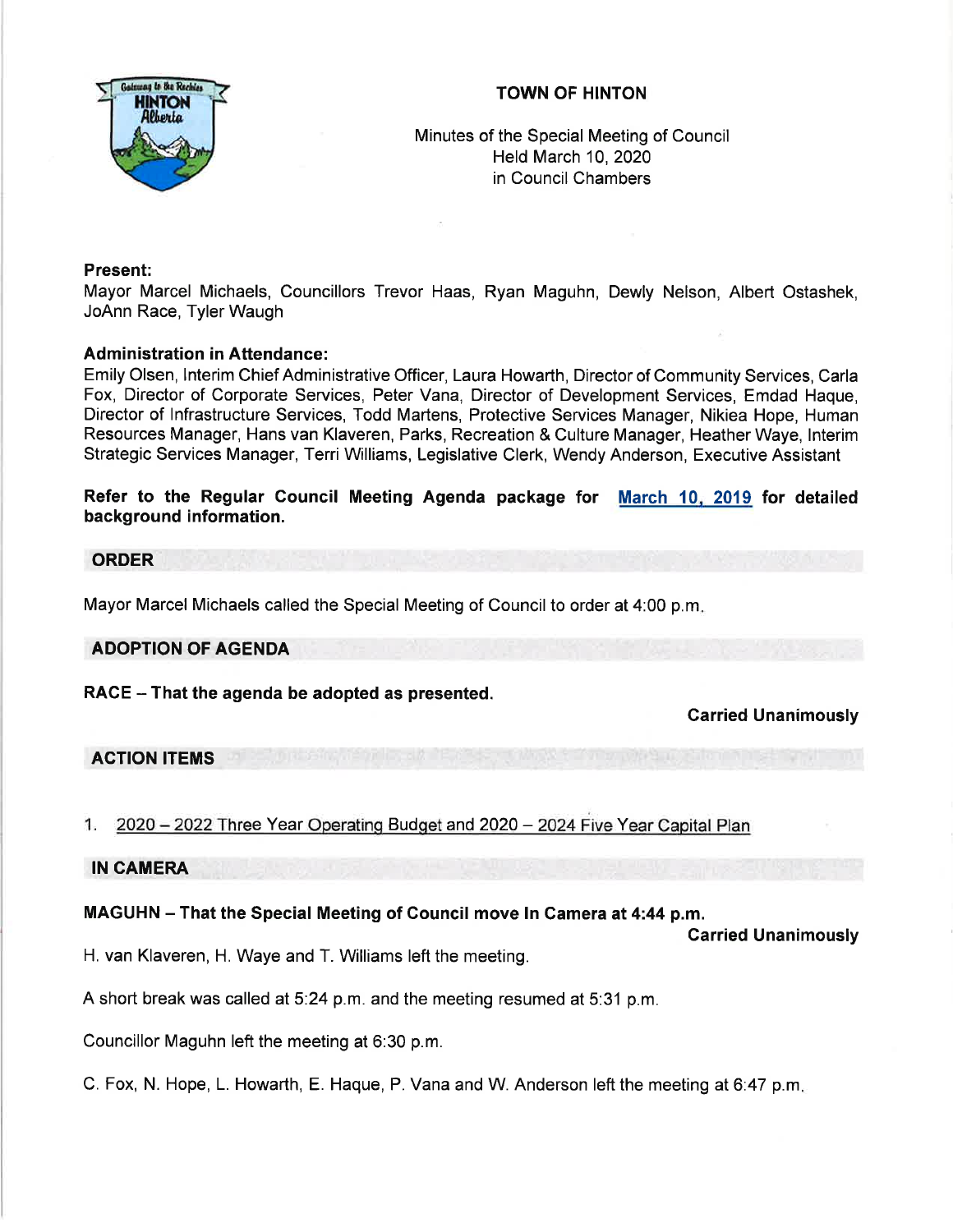OSTASHEK - That the Special Meeting of Gouncil move out of ln Gamera at 7:58 p.m. Garried Unanimously

HAAS - That the Special Meeting of Council extend beyond four hours

Carried Unanimously

NELSON- That the Special Meeting of Gouncil move In Camera at 7:59 p.m.

Garried Unanimously

Garried Unanimously

C. Fox, N. Hope, L. Howarth, E. Haque, P. Vana and W. Anderson joined the meeting at 8:05 p.m

NELSON - That the Special Meeting of Council move out of ln Camera at 9:22 p.m.

H. van Klaveren joined the meeting.

OSTASHEK - That Gouncil direct Administration to bring back the revised 2020 Budget that is compliant with Option 3: \$1.14M reduction to Draft 1 Operating increases as presented, to the March 17,2020 Regular Meeting of Council for decision.

NELSON - That the above motion be tabled until later in the meeting.

Garried Unanimously

NELSON - That the detailed annual capital budget be made available publicly in all upcoming annual budget documents and presentations.

Defeated 2-4

For: Nelson, Race Against: Haas, Waugh, Michaels, Ostashek

 $NELSON$  - That the tabled motion  $-$  To reduce contracted and general services from the Economic Development budget from \$132,629 to \$101,828 and to adjust the Ghamber of Commerce partnership agreement for 2020 to \$53,000 be raised from the table.

Carried Unanimously

NELSON - To reduce contracted and general services from the Economic Development budget from \$132,629 to \$101,828 and to adjust the Ghamber of Gommerce partnership agreement for 2020 to \$53,000.

carried Unanimously

RACE - That Gouncil direct Administration to move the Gerard Redmond Project of \$233,518 from the 2021 Capital Budget to the 2020 Gapital Budget.

> Carried 5-1 For: Haas, Waugh, Michaels, Nelson, Race Against: Ostashek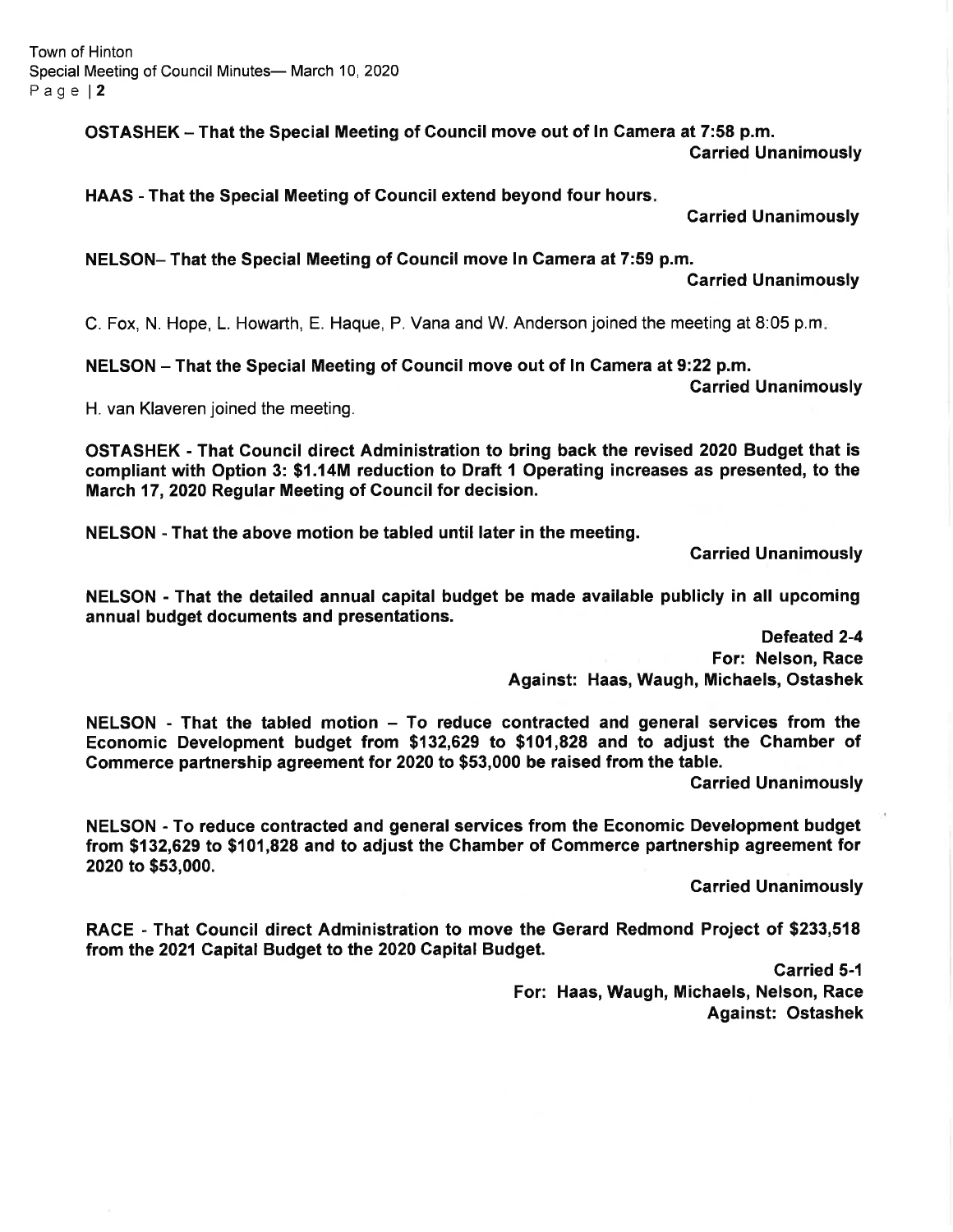RACE - To rescind the motion made March 3, 2020 as follows:

MAGUHN - That Council include the Disc Golf Project funding for \$35,500 in the 2020 Budget with the spending contingent on the report and decision of Council by the end June 2020.

Garried 4-3

For: Maguhn, Michaels, Nelson, Race Against: Ostashek, Waugh, Haas

Carried 4-2 For: Haas, Waugh, Ostashek, Race Against: Michaels, Nelson

RACE - That the PATH request of \$55,000 remain in the 2020 budget.

Garried Unanimously

NELSON - That any position that becomes vacant be brought to Council with a report on service level implications for decision prior to being filled.

> Defeated 1-5 For: Nelson Against: Haas, Waugh, Michaels, Ostashek, Race

NELSON - That FDM software be reduced to \$35,000 from the 2020 one-time operational budget and \$100,000 be removed from reserve contributions to offset taxation.

Carried Unanimously

OSTASHEK ' That the tabled motion - Direct Administration to fund the disc golf parking lot construction project through transfer to reserves to be funded through an increase in taxation in 2020 be raised from the table.

Garried Unanimously

OSTASHEK - That the following motion be withdrawn:

Direct Administration to fund the disc golf parking lot construction project through transfer to reserves to be funded through an increase in taxation in 2020.

**Withdrawn** 

NELSON - That the tabled motion - That Administration bring forward a report and receive Gouncil approval prior to implementing the non-union wage COLA increase prior to the end of Q3 2020 be raised from the table.

Garried Unanimously

NELSON - That the following motion be withdrawn:

That Administration bring forward a report and receive Gouncil approval prior to implementing the non-union wage COLA increase prior to the end of Q3 2020.

**Withdrawn** 

NELSON - That the non-union COLA be reduced to 1.7% from 1.9%.

Carried Unanimously